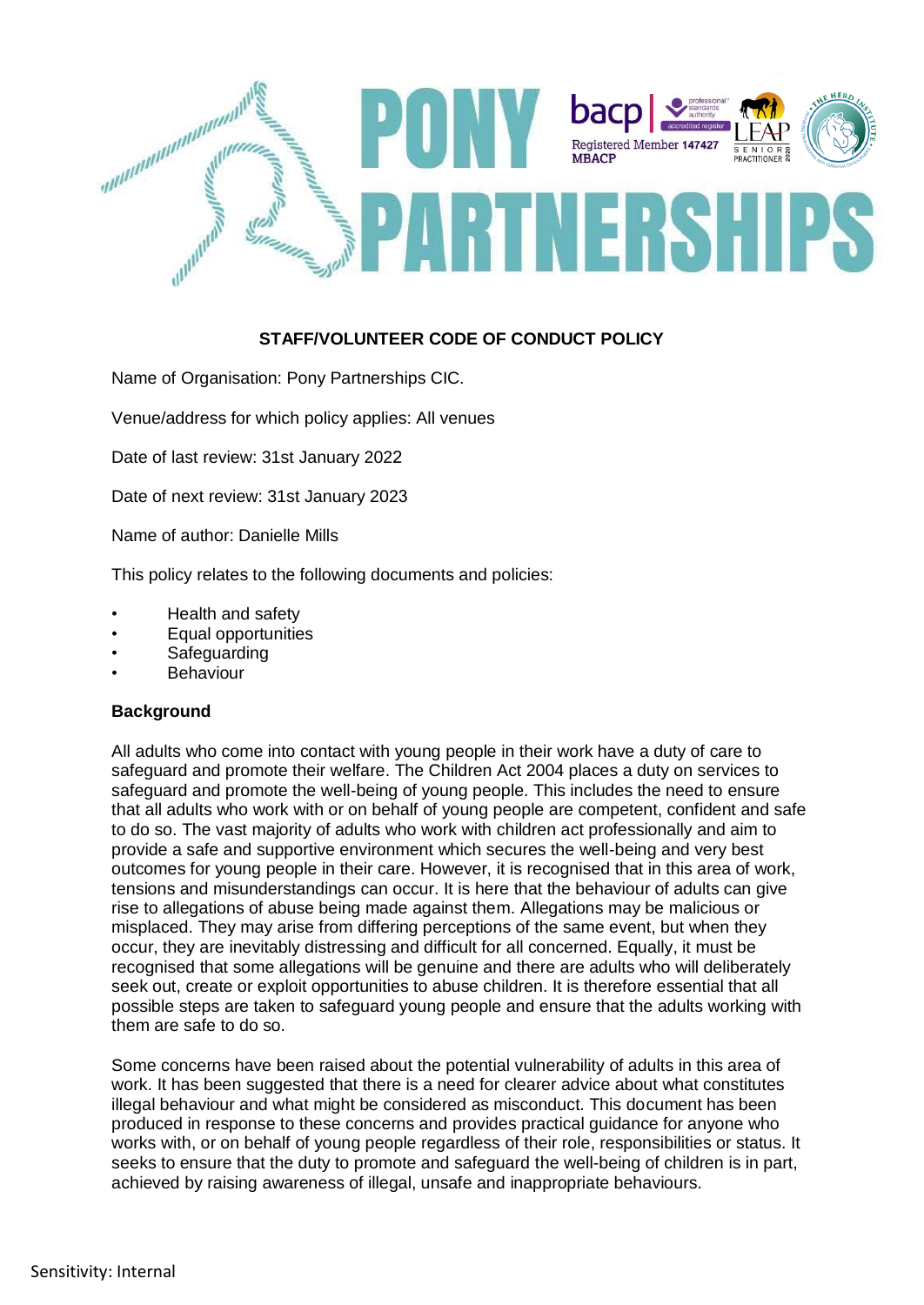Whilst every attempt has been made to cover a wide range of situations, it is recognised that this guidance cannot cover all eventualities. There may be times when professional judgements are made in situations not covered by this document, or which directly contravene the guidance given by Pony Partnerships CIC. It is expected that in these circumstances adults will always advise the Directors of the justification for any such action already taken or proposed.

It is also recognised that not all adults who work with young people work as paid or contracted employees. The principles and guidance outlined in this document still apply and should be followed by any adult whose work brings them into contact with young people.

The guidance contained in this document has due regard to current legislation and statutory guidance.

#### **Status of Document**

This document aims to complement existing professional procedures, protocols and guidance which relate to specific roles, responsibilities or professional practices within an education setting.

Following the publication of Keeping Children Safe in Education (2018) there is a requirement for all providers working with schools to provide staff with Code of Conduct guidance.

#### **Purpose of Guidance**

It is important that all adults working with children understand that the nature of their work and the responsibilities related to it, place them in a position of trust. This guidance provides clear advice on appropriate and safe behaviours for all adults working with children in paid or unpaid capacities, in all settings and in all contexts.

The guidance aims to:

- keep children safe by clarifying which behaviours constitute safe practice and which behaviours should be avoided;
- assist adults working with children to work safely and responsibly and to monitor their own standards and practice;
- support managers and employers in setting clear expectations of behaviour and/or codes of practice relevant to the services being provided;
- support employers in giving a clear message that unlawful or unsafe behaviour is unacceptable and that, where appropriate, disciplinary or legal action will be taken;
- support safer recruitment practice;
- minimise the risk of misplaced or malicious allegations made against adults who work with young people;
- reduce the incidence of positions of trust being abused or misused.

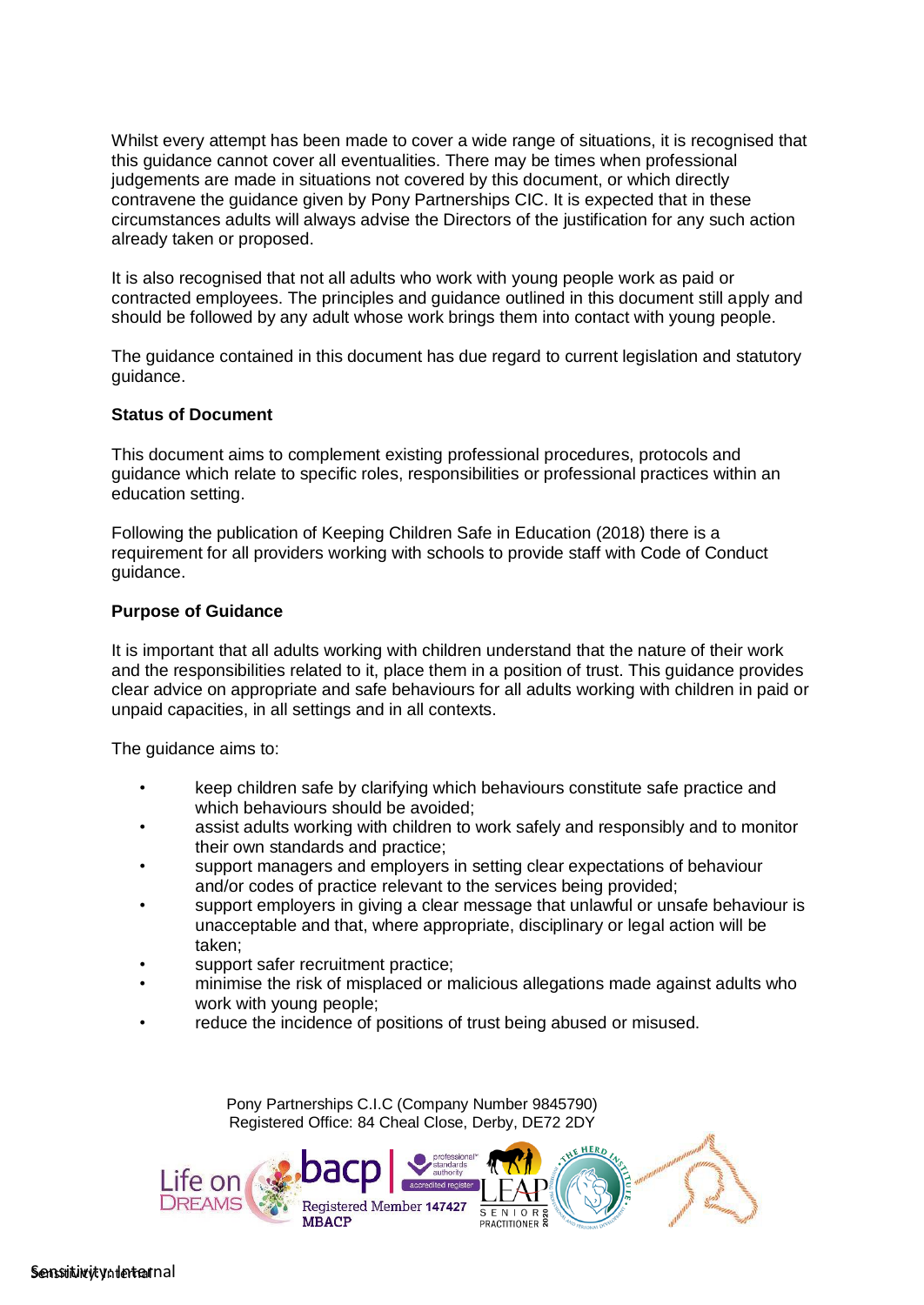Staff should be familiar with, and know how to access, the Local Safeguarding Children Board's policy and procedures for managing allegations against staff, available online at https://derbyshirescbs.proceduresonline.com/p\_alleg\_staff\_carer\_volunteer.html.

# **Underpinning Principles**

- The welfare of the child is paramount.
- It is the responsibility of all adults to safeguard and promote the welfare of young people. This responsibility extends to a duty of care for those adults employed, commissioned or contracted to work with young people.
- Adults who work with children are responsible for their own actions and behaviour and should avoid any conduct which would lead any reasonable person to question their motivation and intentions.
- Adults should work and be seen to work, in an open and transparent way.
- The same professional standards should always be applied regardless of culture, disability, gender, language, racial origin, religious belief and/or sexual identity.
- Adults should continually monitor and review their practice and ensure they follow the guidance contained in this document.

# **Definitions**

For ease of reading, references are often made to:-

- Young people/Children and Young people: These terms are interchangeable and refer to children who have not yet reached their 18th birthday.
- Adults: References to 'adults', 'staff' or 'volunteers' refer to any adult who is employed, commissioned or contracted to work with or on behalf of young people in either a paid or unpaid capacity.
- The Directors: These terms refer to those adults within Pony Partnerships CIC who have responsibility for managing staff and/or services including the supervision of employees and/or volunteers at any level.

## **Guidance for Safe Working Practice**

## **Context**

Staff at Pony Partnerships CIC have a crucial role to play in shaping the lives of young people. They have a unique opportunity to interact with children and young people in ways that are both affirming and inspiring. This guidance has been produced to help adults establish the safest possible learning and working environments which safeguard children and young people and reduce the risk of adults working with them being falsely accused of improper or unprofessional conduct.

## **'Unsuitability'**

The guidance contained in this document is an attempt to identify what behaviours are expected of adults who work with young people.

Adults whose practice deviates from this guidance and/or their professional or employmentrelated code of conduct may bring into question their suitability to work with young people or

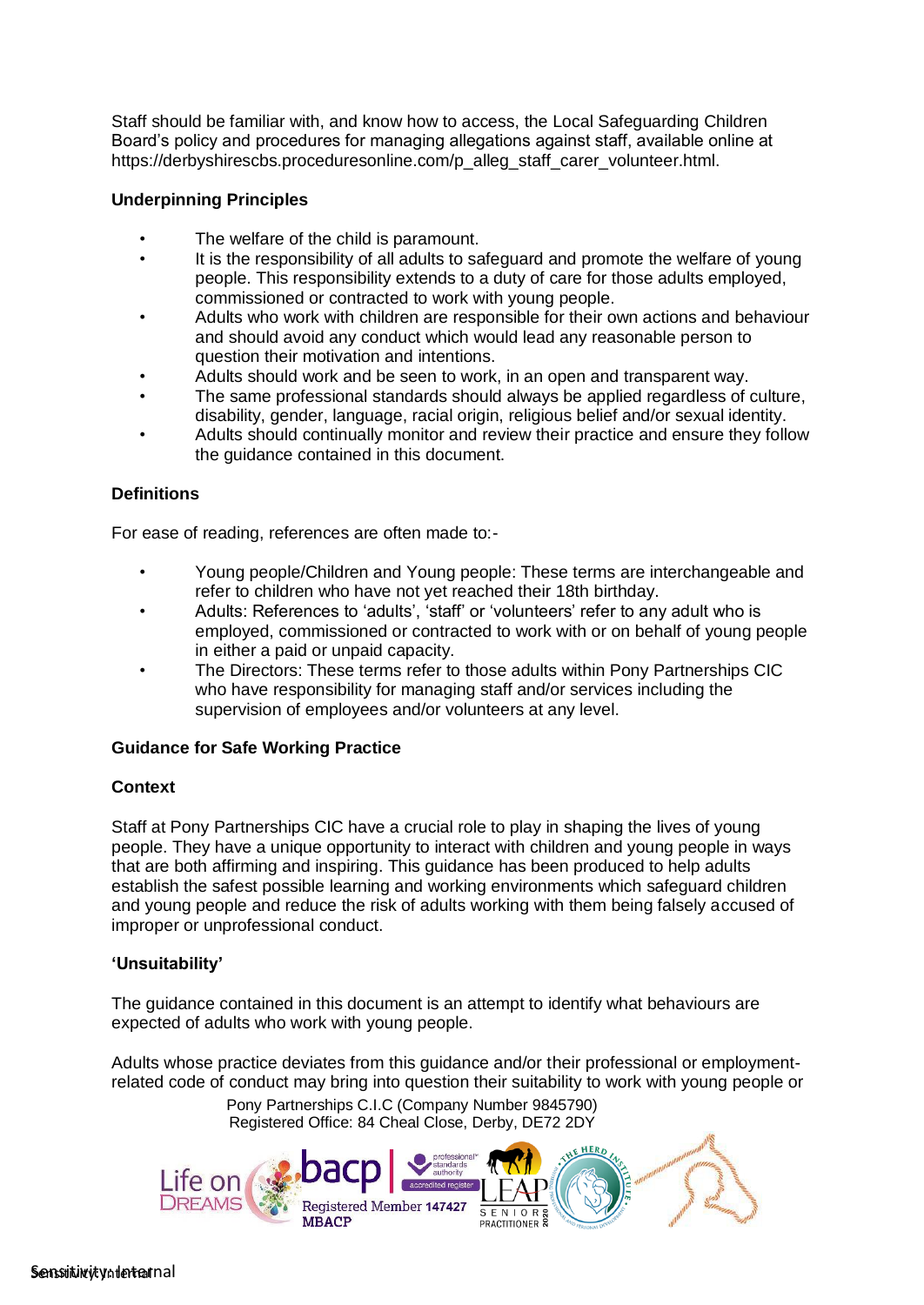children and young people in any capacity.

# **Duty of Care**

Staff are accountable for the way in which they exercise authority; manage risk; use resources; and protect young people from discrimination and avoidable harm. All staff, whether paid or voluntary, have a duty to keep young people safe and to protect them from sexual, physical and emotional harm.

Children have a right to be safe and to be treated with respect and dignity. It follows that trusted adults are expected to take reasonable steps to ensure the safety and well-being of young people. Failure to do so may be regarded as professional neglect.

The duty of care is, in part, exercised through the development of respectful, caring and professional relationships between staff and young people and behaviour by staff that demonstrates integrity, maturity and good judgement.

The public, local authorities, employers and parents have legitimate expectations about the nature of professional involvement in the lives of young people. When individuals accept a role that involves working with children and young people, they need to understand and acknowledge the responsibilities and trust inherent in that role.

Employers have a duty of care towards their employees under the Health and Safety at Work Act 1975 which requires them to provide a safe working environment for staff and guidance about safe working practices. Thus, employers have a duty of care for the wellbeing of employees and to ensure that employees are treated fairly and reasonably in all circumstances. Staff who are subject to an allegation should therefore be supported and the principles of natural justice applied.

The Health and Safety Act 1974 also imposes a duty on employees to take care of themselves and anyone else who may be affected by their actions or failings. An employer's duty of care and the staff duty of care towards children should not conflict. This 'duty' can be demonstrated through the use and implementation of these guidelines.

## **Confidentiality**

Members of staff may have access to confidential information about young people in order to undertake their everyday responsibilities. In some circumstances staff may be given highly sensitive or private information. They should never use confidential or personal information about a young person and/or their family for their own, or others' advantage (including that of partners, friends, relatives or other services).

Information must never be used to intimidate, humiliate, or embarrass the young person.

Confidential information about a child or young person should never be used casually in conversation or shared with any person other than on a need-to-know basis. In circumstances where the child's identity does not need to be disclosed the information should be used anonymously.

There are some circumstances in which a member of staff may be expected to share Pony Partnerships C.I.C (Company Number 9845790) Registered Office: 84 Cheal Close, Derby, DE72 2DY

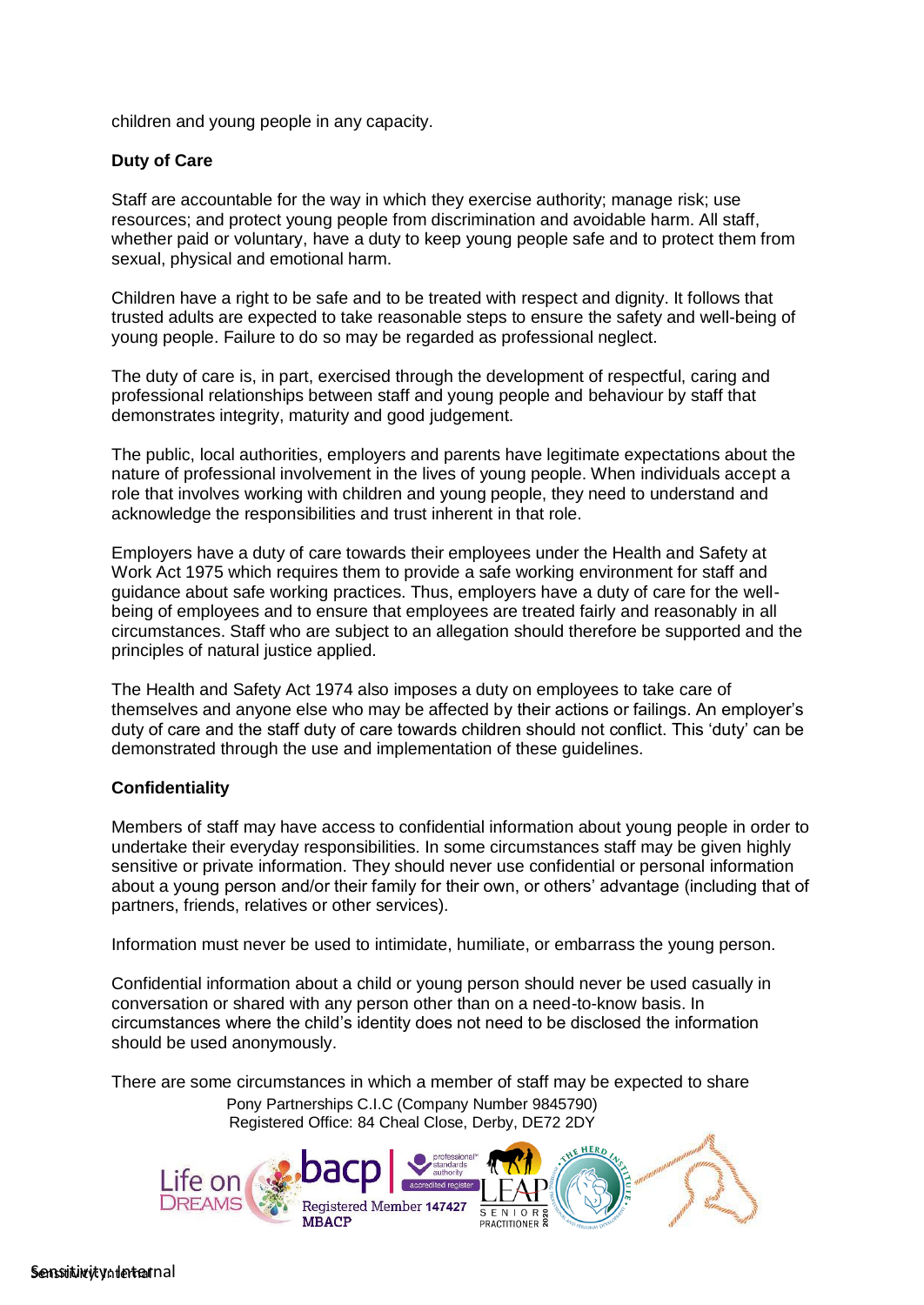information about a child, for example when abuse is alleged or suspected. In such cases, individuals have a duty to pass information on without delay, but only to the designated safeguarding lead.

If a member of staff is in any doubt about whether to share information or keep it confidential they should seek guidance from the Designated safeguarding Lead or the directors. Any media or legal enquiries should be passed to the Directors.

Please refer to the safeguarding policy for guidance regarding concerns related to the Designated Safeguarding Lead or the Directors.

The storing and processing of personal information about young people is governed by the Data Protection Act 1998 and GDPR.

#### **Making a Professional Judgement**

This guidance cannot provide a complete checklist of what is or is not appropriate behaviour for adults in all circumstances.

There may be occasions and circumstances in which adults have to make decisions or take action in the best interests of the child or young person which could contravene this guidance or where no guidance exists.

Individuals are expected to make judgements about their behaviour in order to secure the best interests and welfare of the children in their charge. Such judgements should always be recorded and shared with the directors and with the parent or carer, if the individuals feel it is safe to do so. In undertaking these actions individuals will be seen to be acting reasonably. Adults should always consider whether their actions are warranted, proportionate and safe and applied equitably.

#### **Power and Positions of Trust**

As a result of their knowledge, position and/or the authority invested in their role, all adults working in Pony Partnerships CIC are in positions of trust in relation to the young people in their care. Broadly speaking, a relationship of trust can be described as one in which one party is in a position of power or influence over the other by virtue of their work or the nature of their activity. It is vital for all those in positions of trust to understand the power this can give them over those they care for and the responsibility they must exercise as a consequence of this relationship.

A relationship between an adult and a child or young person is not a relationship between equals. There is potential for exploitation and harm of vulnerable young people. Adults therefore have a responsibility to ensure that an unequal balance of power is not used for personal advantage or gratification.

Adults should always maintain appropriate professional boundaries and avoid behaviour which might be misinterpreted by others. They should report and record any incident with this potential. Where a person aged 18 or over is in a specified position of trust with a child under 18, it is an offence for that person to engage in sexual activity with or in the presence of that child, or to cause or incite that child to engage in or watch sexual activity.

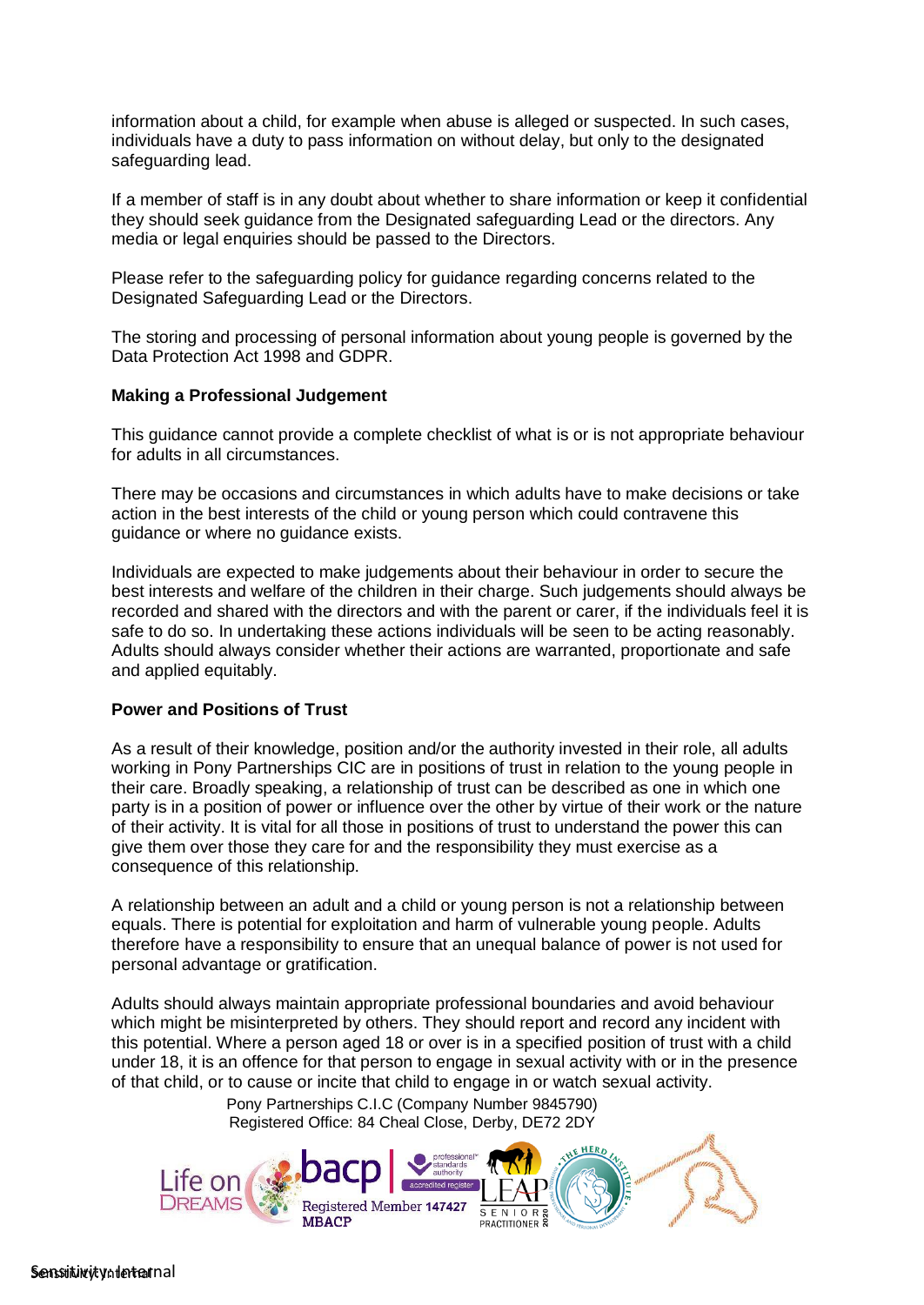# **Propriety and Behaviour**

All adults working with young people have a responsibility to maintain public confidence in their ability to safeguard the welfare and best interests of young people. It is therefore expected that they will adopt high standards of personal conduct in order to maintain the confidence and respect of their colleagues, young people, or public in general and all those with whom they work.

There may be times, for example, when an adult's behaviour or actions in their personal life come under scrutiny from local communities, the media or public authorities. This could be because their behaviour is considered to compromise their position in their workplace or indicate an unsuitability to work with young people. Misuse of drugs, alcohol or acts of violence would be examples of such behaviour.

Adults in contact with young people should therefore understand and be aware, that safe practice also involves using judgement and integrity about behaviours in places other than the work setting.

The behaviour of an adult's partner or other family members may raise similar concerns and require careful consideration by an employer as to whether there may be a potential risk to young people in the workplace (see DfE Disqualification by Association legislation).

#### **Dress and Appearance**

A person's dress and appearance are matters of personal choice and self-expression. However adults should dress in ways which are appropriate to their role and this may need to be different to how they dress when not at work.

Adults who work with young people should ensure they are dressed appropriately for the tasks and the work they undertake. Those who dress in a manner which could be considered as inappropriate could render themselves vulnerable to criticism or allegations.

## **The Use of Personal Living Space**

No child or young person should be in or invited into, the home of an adult who works with them, unless the reason for this has been firmly established and agreed with parents/carers and the directors.

It is not appropriate for any provider to expect or request that private living space be used for work with young people.

## **Gifts**

The giving of gifts or rewards to young people should be part of an agreed policy for supporting positive behaviour or recognising particular achievements. In some situations, the giving of gifts as rewards may be accepted practice for a group of children, whilst in other situations the giving of a gift to an individual child or young person will be part of an agreed plan, recorded and discussed with the Directors and the parent or carer.

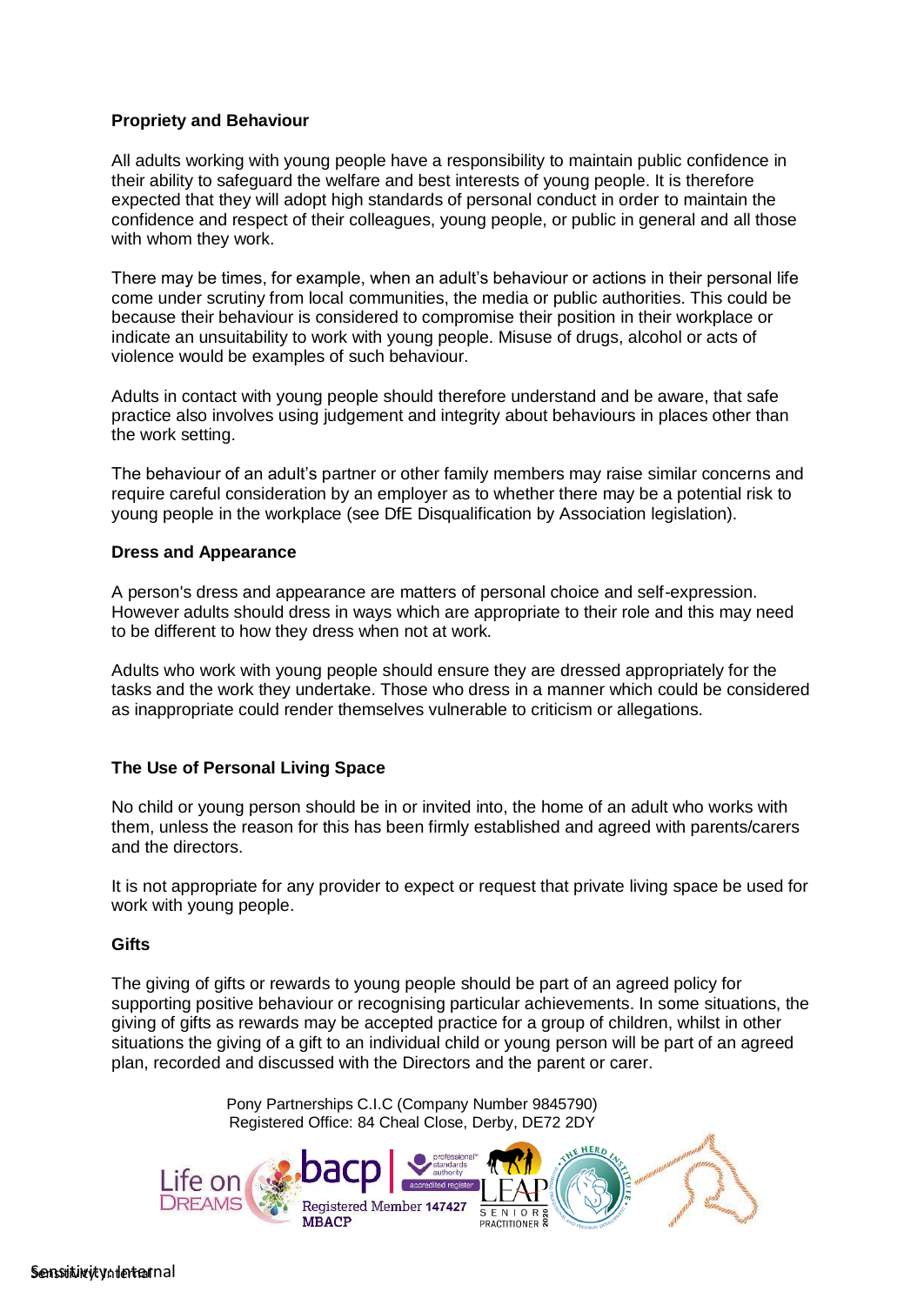It is acknowledged that there may be specific occasions when adult working with a child or young person may consider it appropriate to give a child or young person a small personal gift of insignificant value. This is only acceptable practice where, in line with the agreed policy, the adult has first discussed the giving of the gift and the reason for it, with the Directors and the parent or carer and the action is recorded.

Any gifts should be given openly and not be based on favouritism. Adults need to be aware however, that the giving of gifts can be misinterpreted by others as a gesture either to bribe or 'groom' a young person. Staff should exercise care when selecting young people for trips and/or specific work tasks in order to avoid perceptions of favouritism or injustice. Similar care should be exercised when young people are excluded from an activity. Methods of selection and exclusion should always be subject to clear, agreed criteria. Care should also be taken to ensure that adults do not accept any gift that might be construed as a bribe by others, or lead the giver to expect preferential treatment.

There are occasions when children, young people or parents wish to pass small tokens of appreciation to adults e.g. on special occasions or as a thank-you and this is acceptable. However, it is unacceptable to receive gifts on a regular basis or of any significant value.

#### **Infatuations**

Occasionally, a child or young person may develop an infatuation with an adult who works with them. These adults should deal with these situations sensitively and appropriately to maintain the dignity and safety of all concerned. They should remain aware, however, that such infatuations carry a high risk of words or actions being misinterpreted and should therefore make every effort to ensure that their own behaviour is above reproach.

An adult, who becomes aware that a child or young person is developing an infatuation, should discuss this at the earliest opportunity with the Directors and parent/carer so appropriate action can be taken to avoid any hurt, distress or embarrassment.

## **Communication with Young people (including the Use of Technology)**

Communication between young people and adults, by whatever method, should take place within clear and explicit professional boundaries. This includes the wider use of technology such as mobile phones, text/emails, digital cameras/videos/ web-cams, on-line gaming devices, websites and blogs etc.

Adults should not share any personal information with a child or young person. They should not request, or respond to, any personal information from the child/young person, other than that which might be appropriate as part of their professional role. It is often important for adults to share aspects of their own lives to build a trusting relationship with a young person. Adults should ensure that all communications are transparent and open to scrutiny. Adults should also be circumspect in their communications with children so as to avoid any possible misinterpretation of their motives or any behaviour which could be construed as grooming. They should not give or use their personal contact details to young people including email, home or mobile telephone numbers, unless the need to do so is agreed with the Directors and parents/carers beforehand. Email or text communications between an adult and a child/ young person outside agreed protocols may lead to disciplinary and/or criminal investigations. This also includes communications through any online media, eg games etc.

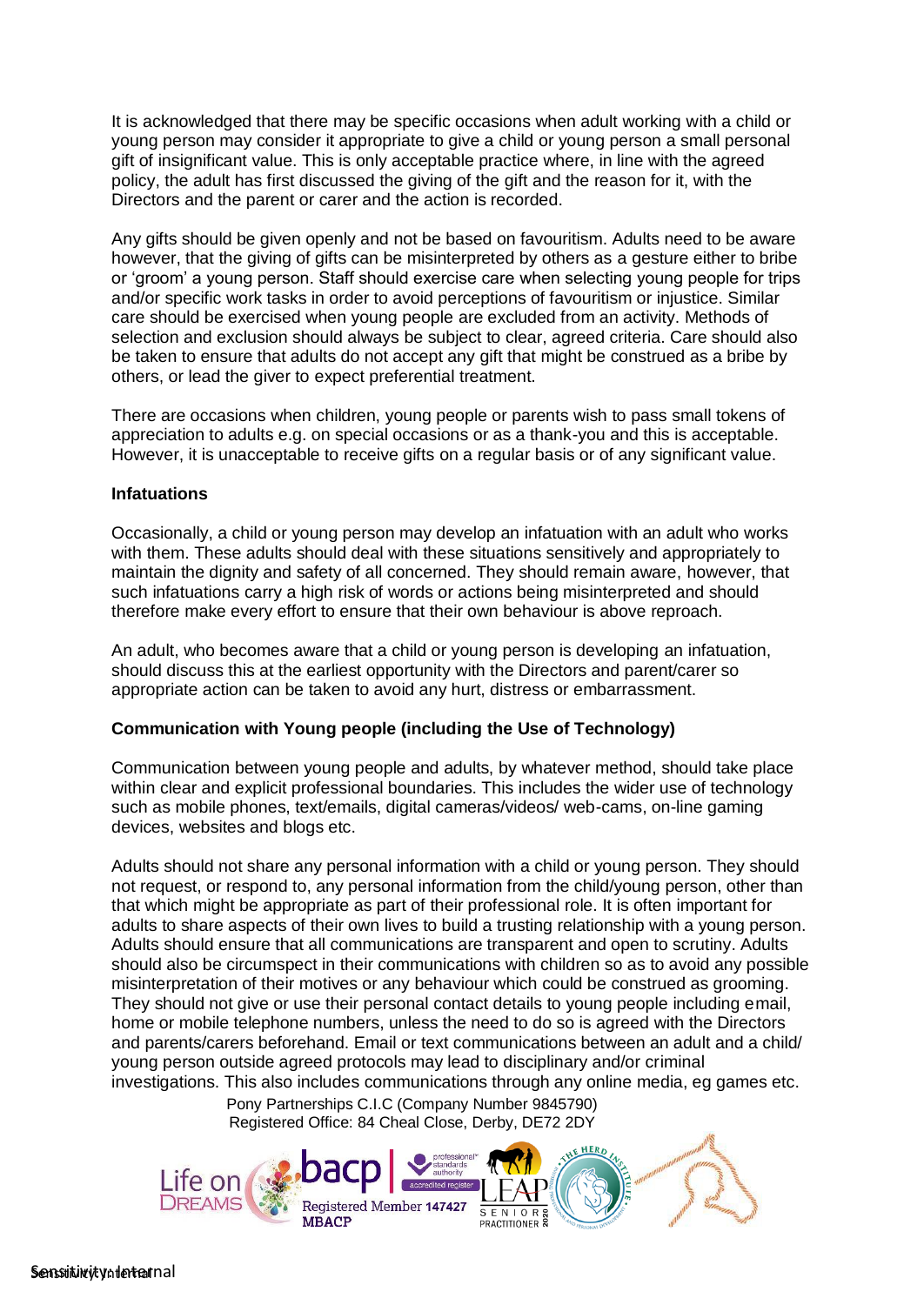## **Social Contact**

Adults should not establish or seek to establish social contact with young people for the purpose of securing a friendship or to pursue or strengthen a relationship. If a young person or parent seeks to establish social contact, or if this occurs coincidentally, the member of staff should exercise their professional judgement in making a response. In all cases they must report this contact to the Directors. There will be occasions when there are social contacts between young people and staff, where for example the parent and staff member are part of the same social circle. These contacts however, will be easily recognised and openly acknowledged.

Nevertheless, there must be awareness on the part of those working with children and young people that some social contacts, especially where these are not common knowledge can be misconstrued as being part a grooming process. This can also apply to social contacts made through outside interests or through the staff member's own family.

## **Sexual Contact**

All adults should clearly understand the need to maintain appropriate boundaries in their contacts with young people. Intimate or sexual relationships between children/young people and the adults who work with them is criminally unacceptable and will be regarded as a grave breach of trust. Allowing or encouraging a relationship to develop in a way which might lead to a sexual relationship is also unacceptable.

Any sexual activity between an adult and the child or young person with whom they work will be regarded as a criminal offence and will always be a matter for disciplinary action and referral to the police. All children and young people are protected by specific legal provisions in this respect regardless of whether the child or young person consents or not. The sexual activity referred to does not just involve physical contact including penetrative and nonpenetrative acts. It may also include non-contact activities, such as causing children to engage in or watch sexual activity or the production of pornographic material. Any unsolicited pornographic imagery, including child produced sexual imagery, sent by young people to staff must be reported to the Directors and the police immediately.

'Working Together to Safeguard Children 2018' defines sexual abuse as "…forcing or enticing a child or young person to take part in sexual activities, not necessarily involving a high level of violence, whether or not the child is aware of what is happening. The activities may involve physical contact, including assault by penetration (for example, rape or oral sex) or non-penetrative acts such as masturbation, kissing, rubbing and touching outside of clothing. They may also include non-contact activities, such as involving children in looking at, or in the production of, sexual images, watching sexual activities, encouraging children to behave in sexually inappropriate ways, or grooming a child in preparation for abuse. Sexual abuse can take place online, and technology can be used to facilitate offline abuse. Sexual abuse is not solely perpetrated by adult males. Women can also commit acts of sexual abuse, as can other children."

# **Grooming**

There are occasions when adults embark on a course of behaviour known as 'grooming' Pony Partnerships C.I.C (Company Number 9845790)

Registered Office: 84 Cheal Close, Derby, DE72 2DY

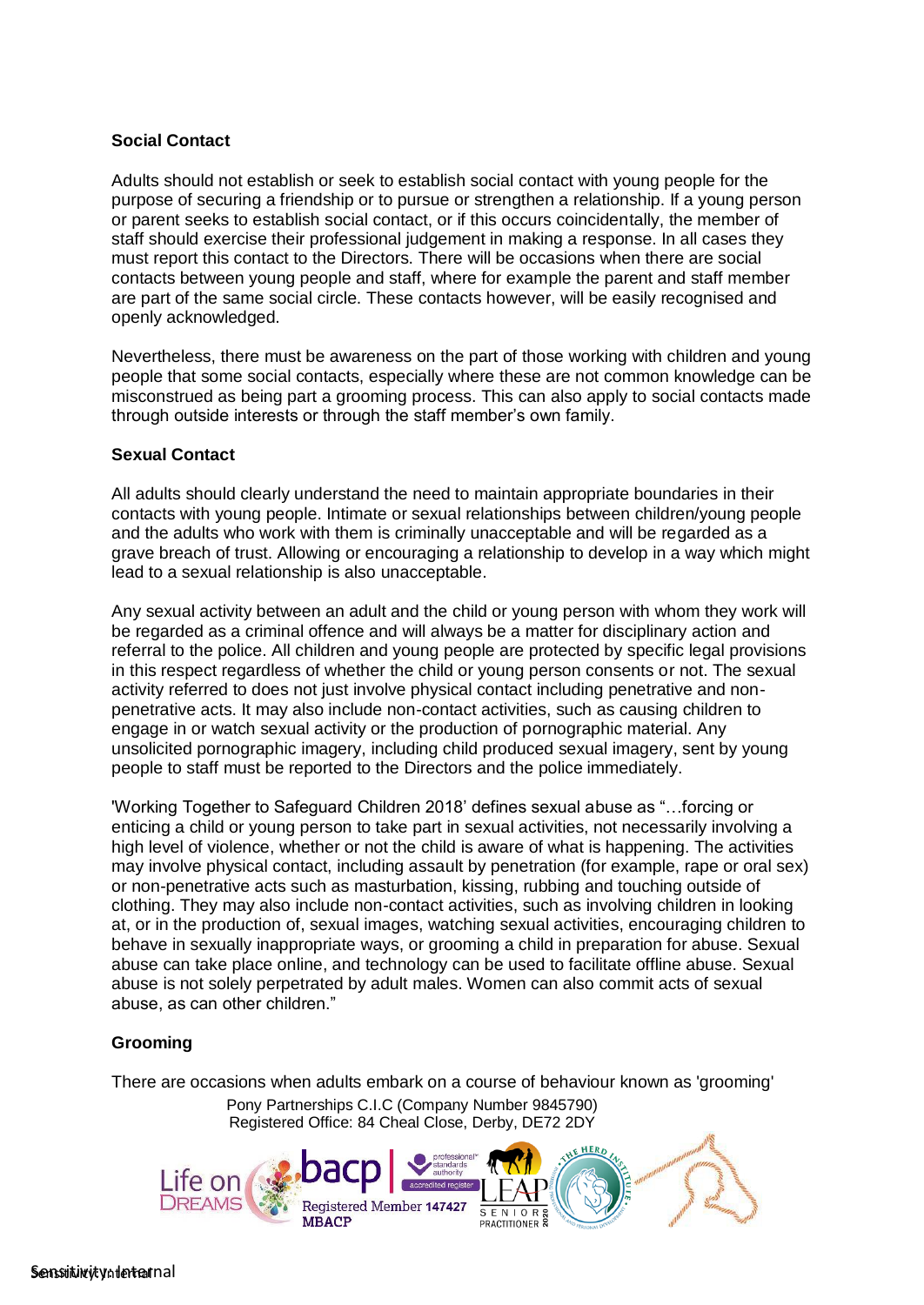where the sole purpose is to gain the trust of a child, and manipulate that relationship in order to coerce the child to participate in illegal activity including:

- trafficking illegal substances;
- trafficking vulnerable people:
- modern day slavery;
- child sexual exploitation;
- sexual activity and abuse.

Adults should be aware that consistently conferring inappropriate special attention and favour upon a child might be construed as being part of a 'grooming' process and as such will give rise to concerns about their behaviour.

#### **Physical Contact**

There are occasions when it is entirely appropriate and proper for staff to have physical contact with young people, but it is crucial that they only do so in ways appropriate to their professional role.

A 'no touch' approach is impractical for most staff and will in some circumstances be inappropriate. When physical contact is made with young people this should be in response to their needs at the time, of limited duration and appropriate to their age, stage of development, gender, ethnicity and background.

Appropriate physical contact will occur most often with younger young people. It is not possible to be specific about the appropriateness of each physical contact, since an action that is appropriate with one child in one set of circumstances may be inappropriate in another, or with a different child. Staff should therefore, use their professional judgement at all times.

Physical contact should never be secretive, or for the gratification of the adult, or represent a misuse of authority. If a member of staff believes that an action could be misinterpreted, the incident and circumstances should be recorded as soon as possible in the incident book and, if appropriate, a copy placed on the child's file, with the Directors also being informed.

Physical contact, which occurs regularly with an individual child or young person, is likely to raise questions unless the justification for this is part of a formally agreed plan (for example in relation to young people with SEN or physical disabilities). Any such contact should be the subject of an agreed and open policy and subject to review. Where feasible, staff should seek the child's permission before initiating contact. Staff should listen, observe and take note of the child's reaction or feelings and – so far as is possible – use a level of contact and/or form of communication which is acceptable to the child for the minimum time necessary.

The general culture of 'limited touch' should be adapted, where appropriate, to the individual requirements of each child. Children with special needs may require more physical contact to assist their everyday learning. The arrangements should be understood and agreed by all concerned, justified in terms of the child's needs, consistently applied and open to scrutiny.

It is recognised that some children may seek inappropriate physical contact. Adults should Pony Partnerships C.I.C (Company Number 9845790) Registered Office: 84 Cheal Close, Derby, DE72 2DY

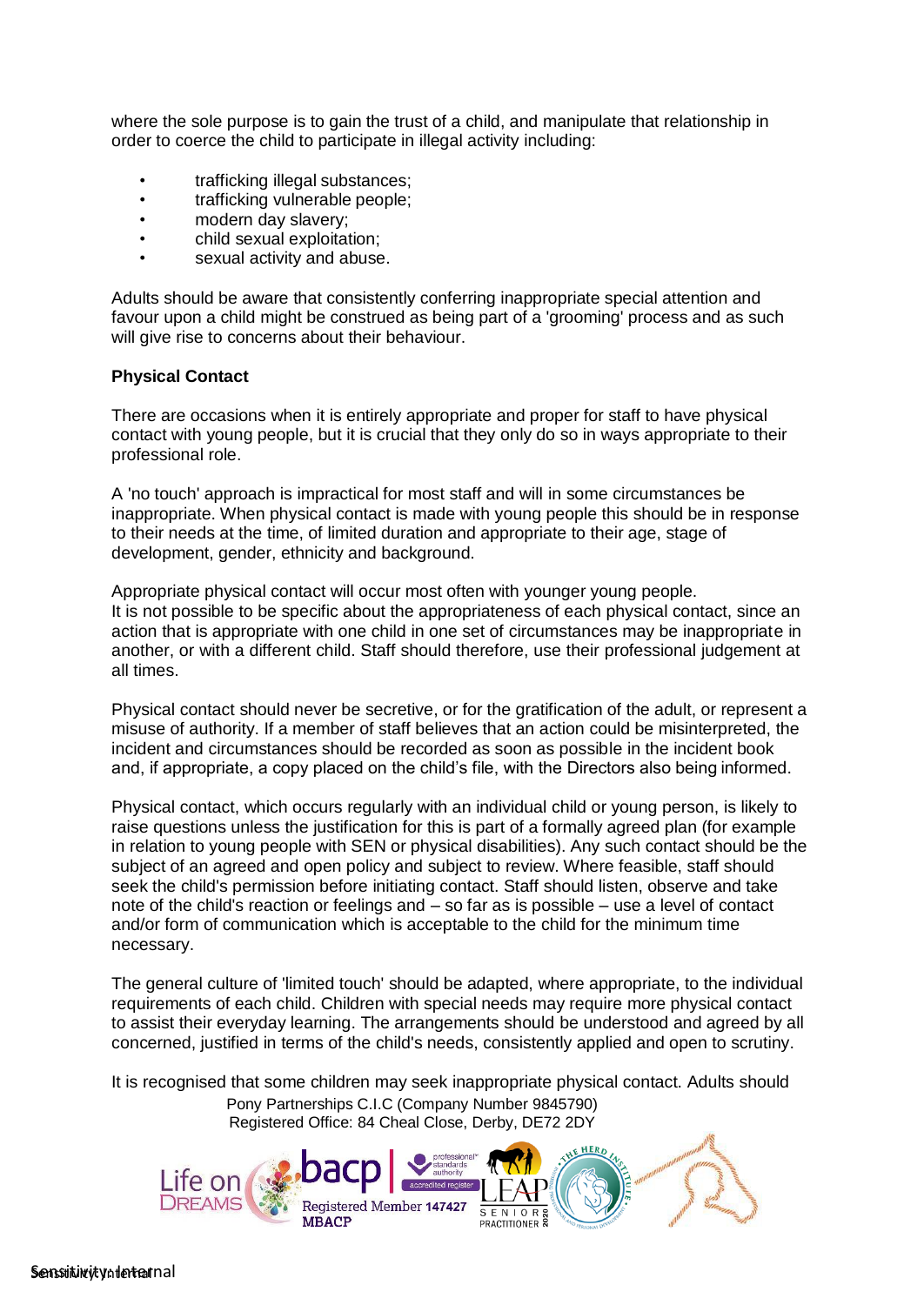be particularly aware of this especially when it is known that a child has suffered previous abuse or neglect. In the child's view, physical contact might be associated with such experiences and lead to some actions being misinterpreted. In all circumstances where a child or young person initiates inappropriate physical contact, it is the responsibility of the adult to sensitively deter the child and help them understand the importance of personal boundaries. Such circumstances must always be reported and discussed with the Directors and the parent/carer.

#### **Behaviour Management**

All young people have a right to be treated with respect and dignity even in those circumstances where they display difficult or challenging behaviour.

Adults should not use any form of degrading treatment to punish a child. The use of sarcasm, demeaning or insensitive comments towards young people is not acceptable in any situation.

Any sanctions or rewards used should be part of a behaviour management policy which is widely publicised and regularly reviewed.

The use of corporal punishment is not acceptable and indeed is unlawful. Whilst there may a legal defence for parents who physically chastise their children, this does not extend, in any circumstances, to those adults who work with or on behalf of young people.

Where children display difficult or challenging behaviour, adults must follow the behaviour policy outlined by Pony Partnerships CIC and use strategies appropriate to the circumstance and situation. The use of physical intervention can only be justified in exceptional circumstances and must be used as a last resort when other behaviour management strategies have failed and the staff member believes that the safety of the child or other persons (including themselves) is at immediate risk. See Use of Control and Physical Intervention below).

Where a child has specific needs in respect of particularly challenging behaviour, a positive handling plan may be drawn up and agreed by all parties. Only in these circumstances should an adult deviate from the behaviour management policy of Pony Partnerships CIC.

#### **Use of Control and Physical Intervention**

There are circumstances in which adults working with children displaying extreme behaviours can legitimately intervene by using either non-restrictive or restrictive physical interventions. This is a complex area and adults and Pony Partnerships CIC must have regard to legislation and government guidance in the development and implementation of their own policies and practice.

The use of physical intervention should, wherever possible, be avoided. It should only be used to manage a child or young person's behaviour if it is necessary to prevent personal injury to the child, other children or an adult, to prevent serious damage to property or in what would reasonably be regarded as exceptional circumstances.

When physical intervention is used it should be undertaken in such a way that maintains the Pony Partnerships C.I.C (Company Number 9845790)

Registered Office: 84 Cheal Close, Derby, DE72 2DY

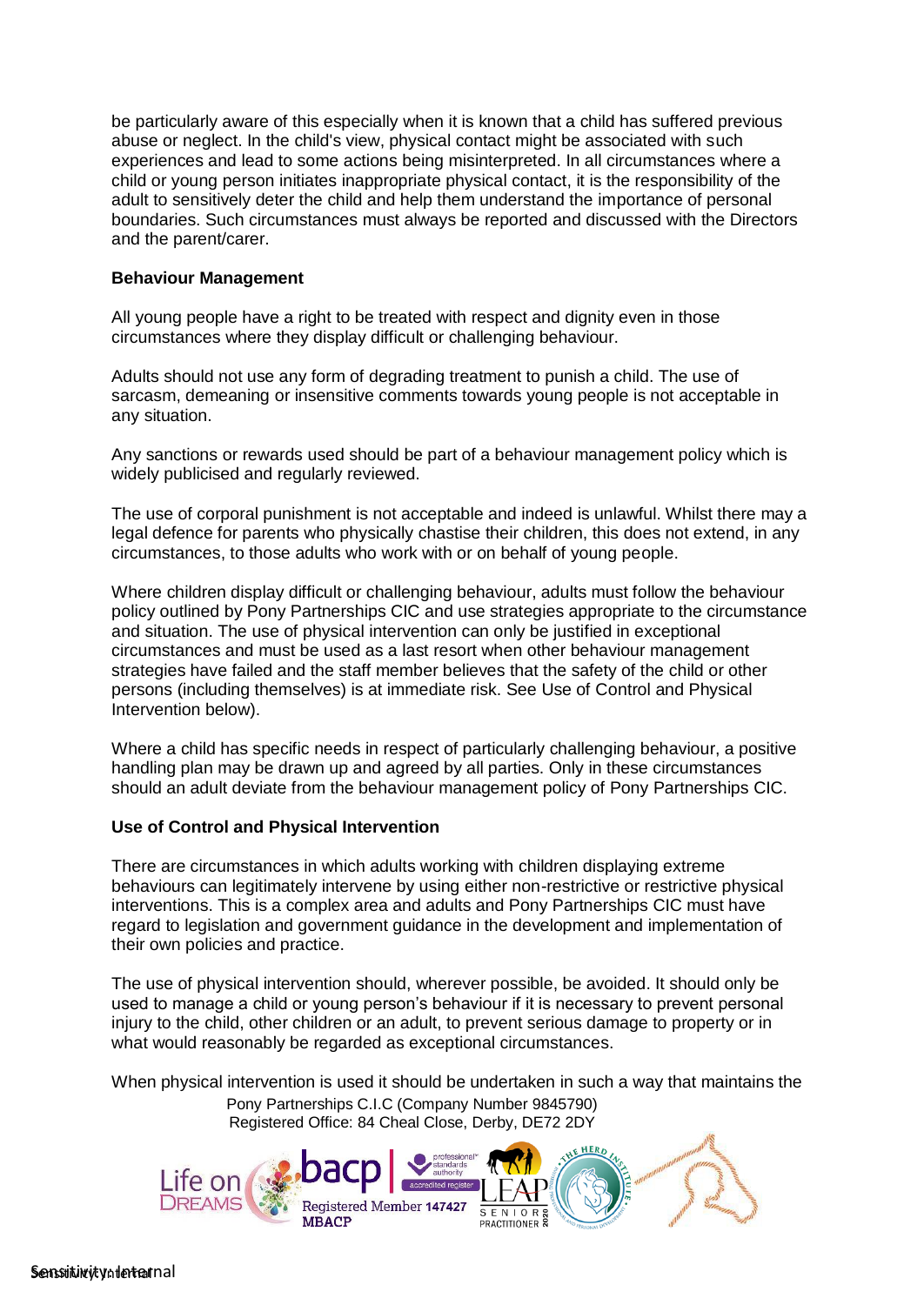safety and dignity of all concerned. The scale and nature of any physical intervention must be proportionate to both the behaviour of the individual to be controlled and the nature of the harm they may cause. The minimum necessary force should be used, and the techniques deployed in line with recommended policy and practice.

Under no circumstances should physical force or intervention be used as a form of punishment. The duty of care which applies to all adults working with young people requires that reasonable measures are taken to prevent children being harmed. The use of unwarranted physical force is likely to constitute a criminal offence.

In settings where restrictive physical interventions may need to be employed regularly, i.e. where adults are working with children with extreme behaviours associated with learning disability or autistic spectrum disorders, the employer should have a policy on the use of such intervention, as part of a wider behaviour management policy.

Individual care plans, drawn up in consultation with parents/carers and where appropriate, the child, should set out the strategies and techniques to be used and those which should be avoided.

Risk assessments should be carried out where it is foreseeable that restrictive physical intervention may be required.

In all cases where physical intervention is employed the incident and subsequent actions should be documented in the incident book and reported to the Directors. This should include written and signed accounts of all those involved, including the child or young person. The parents/carers should be informed the same day.

# **Children and Young People in Distress**

There may be occasions when a distressed child needs comfort and reassurance and this may involve physical contact. Young children, in particular, may need immediate physical comfort, for example after a fall, separation from parent etc. Adults should use their professional judgement to comfort or reassure a child in an age-appropriate way whilst maintaining clear professional boundaries.

Where an adult has a particular concern about the need to provide this type of care and reassurance, or is concerned that an action may be misinterpreted, this should be reported and discussed with the Directors and parents/carers.

## **First Aid and Administration of Medication**

Health and safety legislation places duties on all employers to ensure appropriate health and safety polices and equipment are in place and an appropriate person is appointed to take charge of first-aid arrangements. Any employee may volunteer to undertake this task but it is not a contractual requirement and appropriate training should be given before an individual takes on a role which may require administering first aid or medication.

Some young people may need medication during provision hours. In circumstances where children need medication regularly a health care plan should be drawn up to ensure the safety and protection of young people and staff. With the permission of parents, children

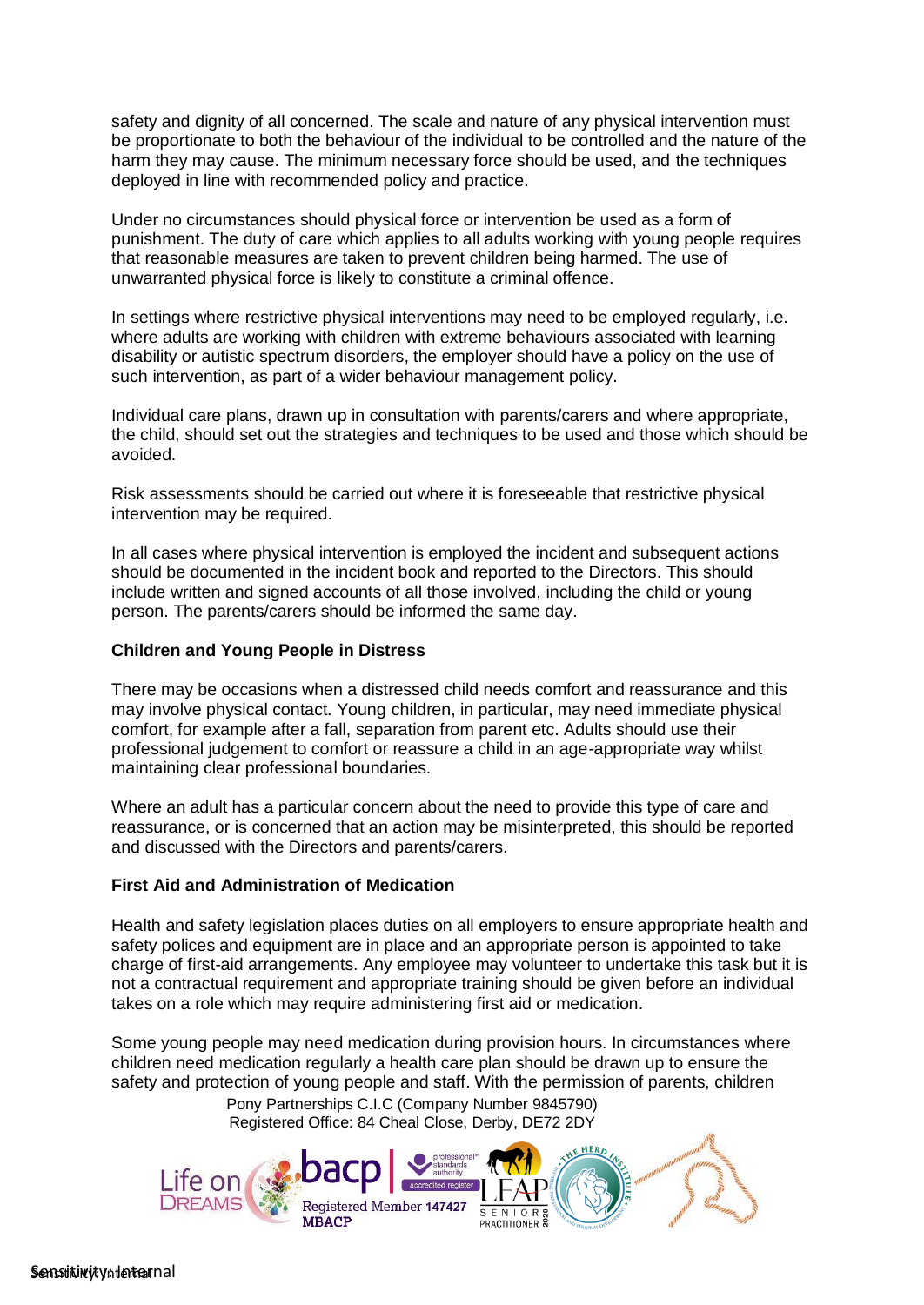should be encouraged to self-administer medication or treatment including, for example any ointment, sun cream or use of inhalers.

If a member of staff is concerned or uncertain about the amount or type of medication being given to a client, this should be discussed with the Directors at the earliest opportunity. When administering first aid, wherever possible, staff should ensure that another adult is present, or aware of the action being taken. Parents should always be informed when first aid has been administered.

#### **One-to-One Situations**

One-to-one situations have the potential to make child/young person more vulnerable to harm by those who seek to exploit their position of trust. Adults working in one-to-one settings with young people may also be more vulnerable to unjust or unfounded allegations being made against them. Both possibilities should be recognised so that when one-to-one situations are unavoidable, reasonable and sensible precautions are taken. Every attempt should be made to ensure the safety and security of young people and the adults who work with them.

There are occasions where managers will need to undertake a risk assessment in relation to the specific nature and implications of one-to-one work. These assessments should take into account the individual needs of the child/young person and the individual worker and any arrangements should be reviewed on a regular basis.

Pre-arranged meetings with young people away from Pony Partnerships premises are not permitted unless approval is obtained from their parent and the Directors.

#### **Home Visits**

All work with young people and parents should, wherever possible, be undertaken at the contracting service or at Pony Partnerships CIC

There are however occasions, in response to urgent or specific situations where it is necessary to make one-off home visits. In these circumstances it is essential that appropriate policies and related risk assessments are in place to safeguard young people and the adults who work with them.

A risk assessment should include an evaluation of any known or anticipated factors regarding the child/young person, parents and others living in the household. Risk factors such as hostility, child protection concerns, complaints or grievances can make adults more vulnerable to an allegation. Specific consideration should be given to visits outside of 'office hours' or in remote or secluded locations. Following an assessment, appropriate risk management measures should be in place before visits are agreed. Where little or no information is available, visits should not be made alone.

## **Transporting Young people**

Adults, who are expected to use their own vehicles for transporting children should ensure that the vehicle is roadworthy, appropriately insured and that the maximum capacity is not exceeded.

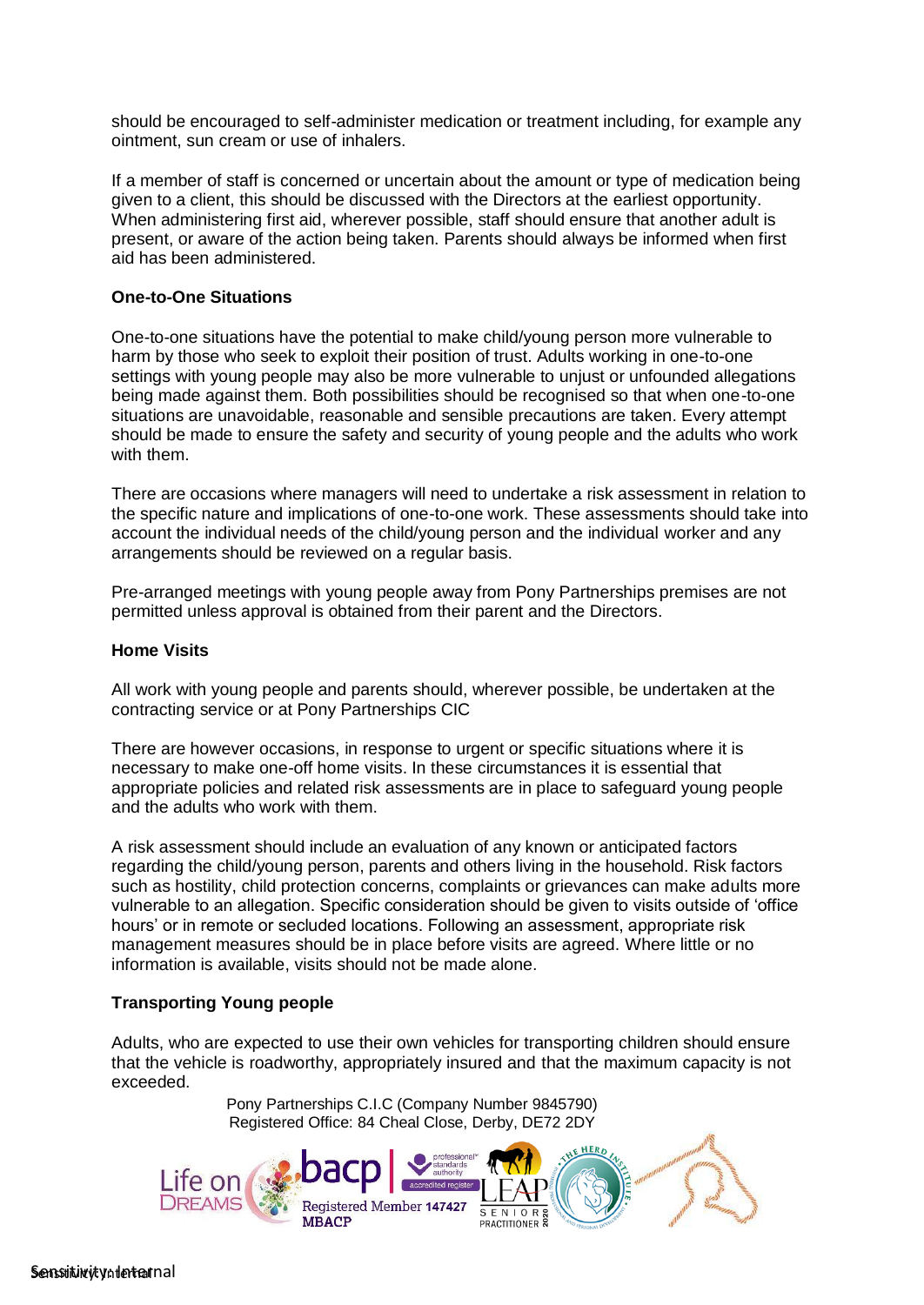It is a legal requirement that all passengers should wear seat belts and it is the responsibility of the staff member to ensure that this requirement is met. Adults should also be aware of current legislation and adhere to the use of car seats for younger children. Where adults transport children in a vehicle which requires a specialist license/insurance e.g. PCV or LGVstaff should ensure that they have an appropriate licence and insurance to drive such a vehicle.

It is inappropriate for adults to offer lifts to a child or young person outside their normal working duties, unless this has been brought to the attention of the Directors and has been agreed with the parents/carers.

There may be occasions where the child or young person requires transport in an emergency situation or where not to give a lift may place a child at risk. Such circumstances must always be recorded and reported to the Directors and parents/carers.

## **Photography and Videos**

Working with young people may involve the taking or recording of images. Any such work should take place with due regard to the law and the need to safeguard the privacy, dignity, safety and well being of young people. Informed written consent from parents or carers and agreement, where possible, from the child or young person, should always be sought before an image is taken for any purpose. Careful consideration should be given as to how activities involving the taking of images are organised and undertaken.

Care should be taken to ensure that all parties understand the implications of the image being taken especially if it is to be used for any publicity purposes or published in the media, or on the Internet. There also needs to be an agreement as to whether the images will be destroyed or retained for further use, where these will be stored and who will have access to them.

Adults need to remain sensitive to any children who appear uncomfortable, for whatever reason, and should recognise the potential for such activities to raise concerns or lead to misunderstandings.

It is not appropriate for adults to take photographs of children for their personal use. It is recommended that when using a photograph the following guidance should be followed:

- if the photograph is used, avoid naming the person
- if the person is named, avoid using their photograph
- the Directors should establish whether the image will be retained for further use
- images should be securely stored in accordance with GDPR and the Privacy Policy and used only by those authorised to do so.

# **Access to Inappropriate Images and Internet Usage**

There are no circumstances that will justify adults possessing indecent images of children. Adults who access and possess links to such websites will be viewed as a significant and potential threat to children. Accessing, making and storing indecent images of children is illegal.

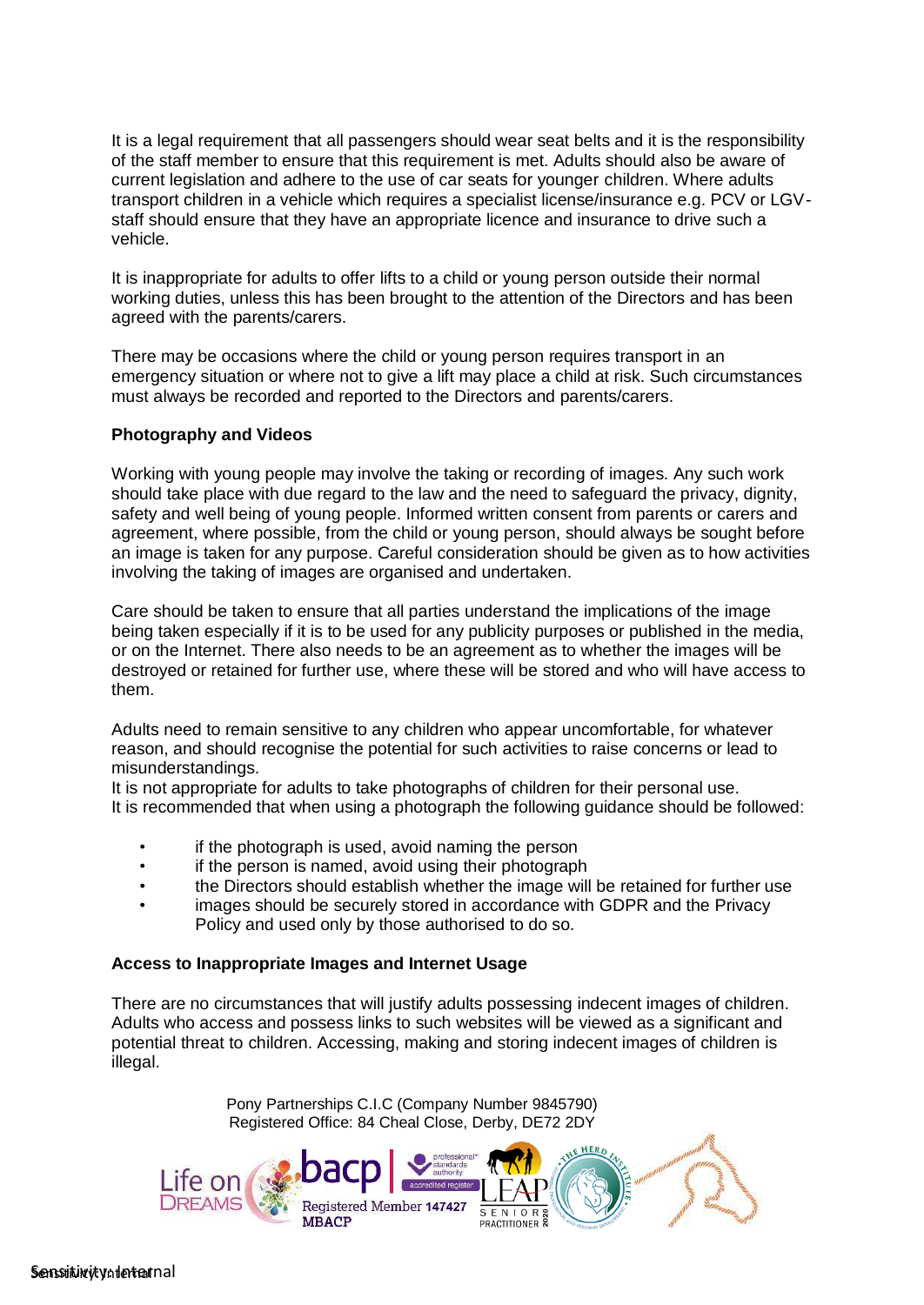This will lead to criminal investigation and the individual being barred from working with young people, if proven.

Adults should not use equipment belonging to Pony Partnerships CIC to access adult pornography; neither should personal equipment containing these images or links to them be brought into the workplace. This will raise serious concerns about the suitability of the adult to continue to work with children.

#### **Sharing Concerns and Recording Incidents**

Individuals should be aware of Pony Partnerships safeguarding procedures, including procedures for dealing with allegations against adults. All allegations must be taken seriously and properly investigated in accordance with local procedures and statutory guidance. Adults who are the subject of allegations are advised to contact their professional association. In the event of any allegation being made, to someone other than a manager, information should be clearly and promptly recorded and reported to the Directors without delay. Adults should always feel able to discuss with the Directors any difficulties or problems that may affect their relationship with young people so that appropriate support can be provided or action can be taken.

It is essential that accurate and comprehensive records are maintained wherever concerns are raised about the conduct or actions of adults working with or on behalf of young people.

#### Animal Welfare

Staff on duty are competent in the care and welfare of the animals exhibited and have a recognised qualification and/or suitable and demonstrable experience/training, including working within the environment in question (equine facilitated therapeutic activities, youth work, mental health).

Suitable and sufficient training of staff involved in animal care have been carried out in the following areas:

- animal welfare, including recognising poor welfare;
- animal handling;
- animal behaviour;
- cleanliness and hygiene;
- feeding and food preparation;
- disease and zoonosis control;
- recognition of sick animals and abnormalities.

Staff must have:

- a recognised training qualification in equine facilitated therapeutic activities from a recognised provider that incorporates equine management in their course materials
- a current enhanced DBS certificate
- minimum of level 2 safeguarding training, updated every year
- PREVENT training, updated every 2 years

Staff will participate in: